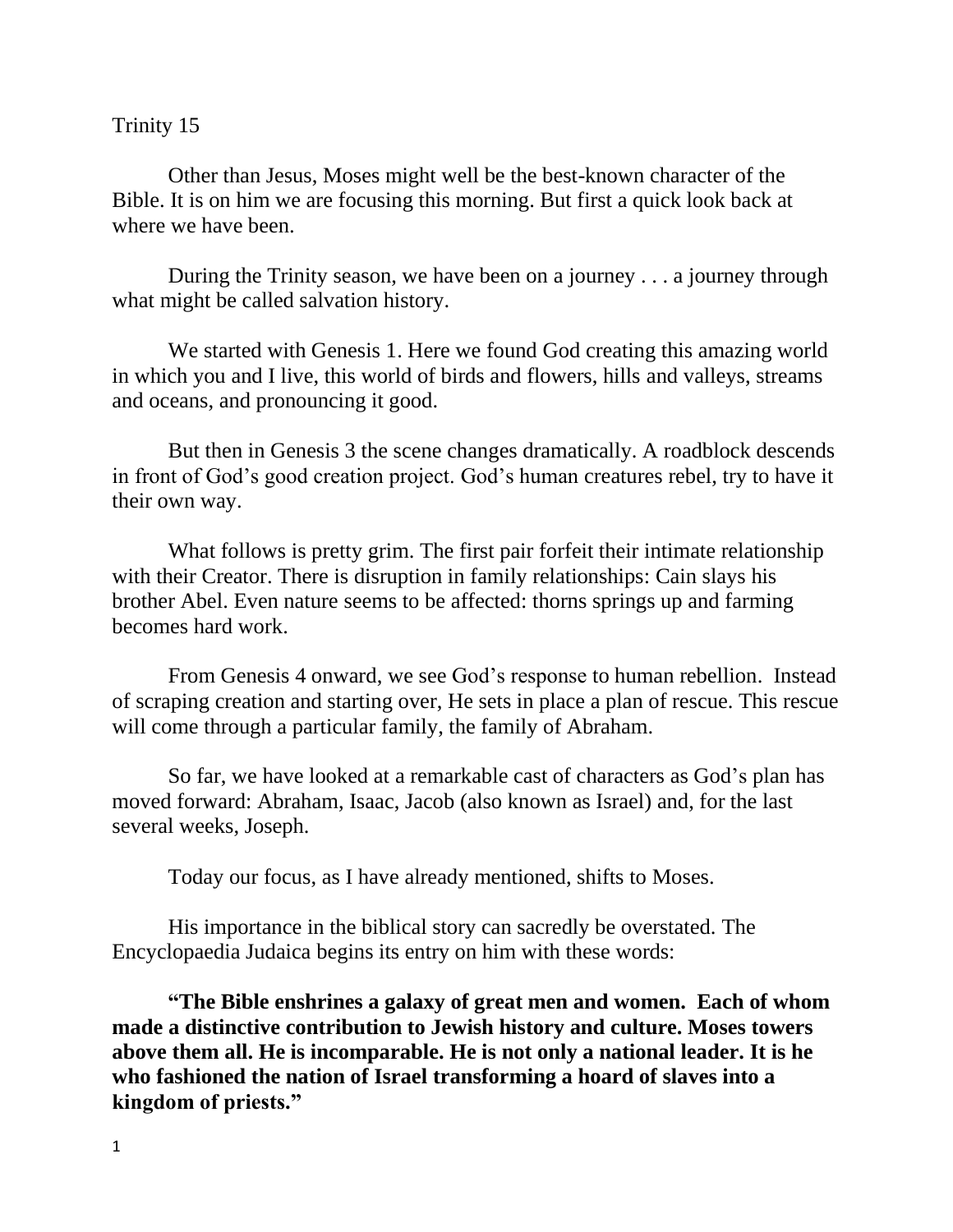It is worth noting three additional facts about this towering Old Testament figure:

-- He is mentioned more than any other Old Testament character in the New Testament.

--His ministry parallels and prefigures that of Jesus. As Moses delivered God's people from the bondage of slavery in Egypt, so Jesus, the new, better Moses, will deliver them from the even greater bondage of sin and death.

--He is a man of many strengths but also of a number of weaknesses.

With that introduction, we turn now to today's reading from Exodus 2. But, before we look directly at this passage, I need to connect it to where we left off reading last week.

Genesis closes with the children of Israel in Egypt. Joseph has seen to it they are well taken care of. Eventually, though, at the ripe old age of 110, he dies. But before he does, he speaks these words to his brethren:

## **"God will surely visit you, and ye shall carry up my bones from hence."**

God is not going to leave them in Egypt. One day they will return and inherit the land promised to their fore-bearer Abraham. That is how Genesis ends . . . on a note of hope.

But, as Exodus opens, we find ourselves in quite a different world. Over 400 years have passed; the people have greatly multiplied; and they are no long honoured guests in the land of Egypt, but slaves.

At this point, Joseph's words of prophecy must have prompted them to ask: When? When, O God of our Fathers, are you going to visit us? When are you coming to save us?

No doubt, we find ourselves in a like situation today. For 2000 years, the Church has been praying, "Thy kingdom come, thy will be done, on earth as it is in heaven."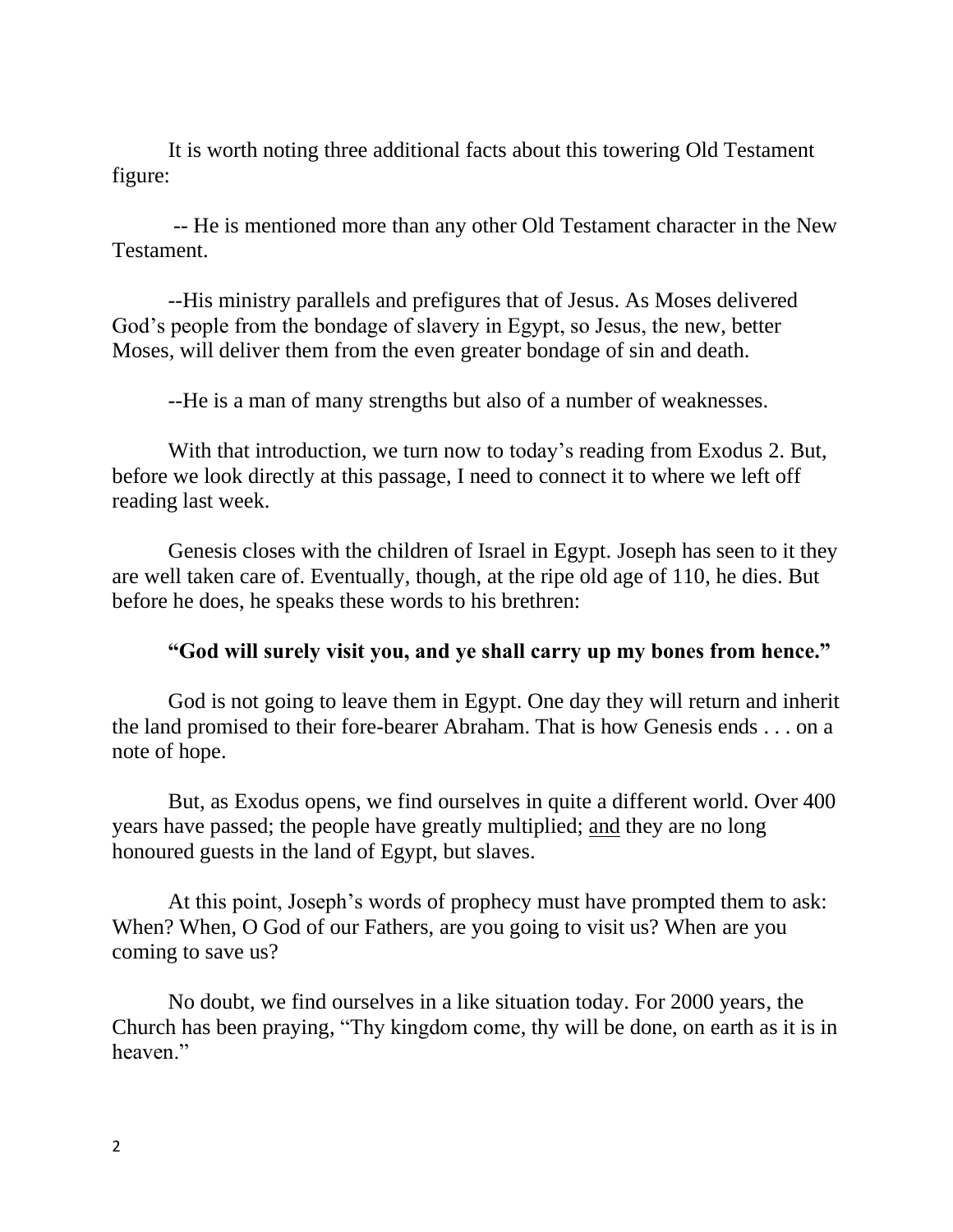Yet, as we look out on our world, we find manifold problems -- the coronavirus, people fearful to leave home, people sick and dying, violence and discord in the streets of many of our cities, turmoil in the political arena, fires and floods, and international unrest, to name a few. We know things have not as yet come right. Something is yet to happen.

Oh yes, we believed God's kingdom arrived with the death and resurrection of Jesus, but we don't see it out there on the streets and in the halls of government, or at least very plainly. Like the Hebrews of old, we too must ask: When?

Let us learn from the story of Moses patience. God will visit His people. In our case: Christ will come again. Until that time, may we not get discouraged. Rather, let us live, love, pray, hope and work. ///

The aspect of Exodus 2 on which I wish to focus particularly this morning comes towards the end of today's passage. It concerns Moses' response to God's call.

As a young man, Moses had it made. He was a prince in the Pharaoh's household, many commentators even suggesting he was in line to be Pharaoh's successor.

All the pleasures of Egypt were his. Yet, he threw it all away by choosing to identify with his enslaved kinsmen and their suffering.

As he became an adult, life placed before him a crossroad. There was way of Egypt with all her sensual pleasures and the way of God with all of its toil and sacrifice. Moses chose the latter.

Reflecting on Moses' dilemma, the writer of Hebrews in the NT says:

## **"By faith Moses, when he was come to years, refused to be called the son of Pharaoh's daughter;**

## **"Choosing rather to suffer affliction with the people of God, than to enjoy the pleasures of sin for a season."**

Do we not face a like crossroad in our lives? Before us stands the way of the world and the way of Christ.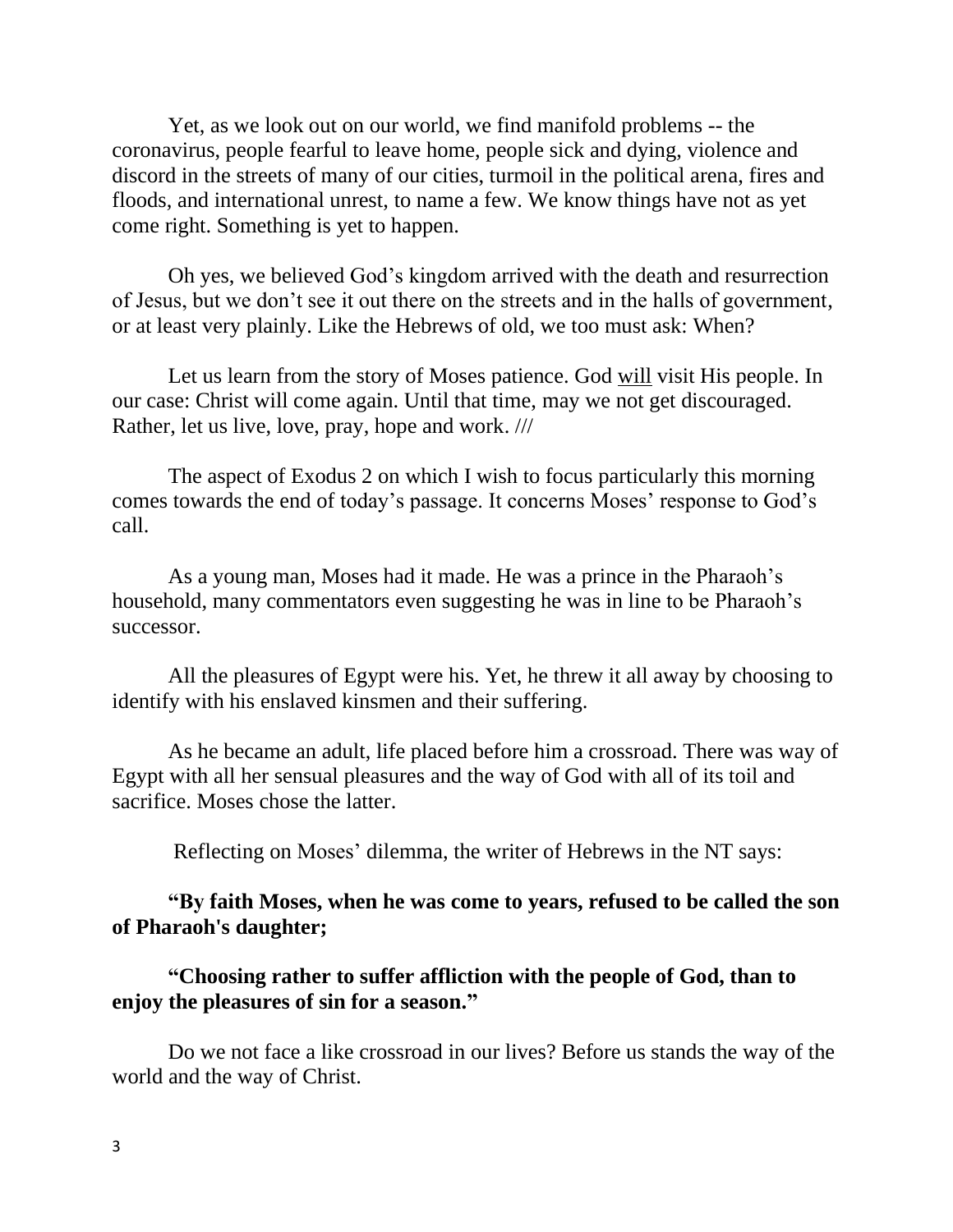In 1873, John Selwyn travelled to Melanesia as a missionary. Melanesia, by the way, refers to a number of islands in the Pacific, somewhere between New Zealand and Australia. There he found tribes of cannibals. Making inroads for the Gospel in that place was not easy. You certainly did not want to be asked to stay for supper, or, worst still, to be supper!

A break came when a promising young man came to Christian faith. Selwyn, by this time was the Bishop of this region. Immediately, he recognized the gifts of this young man and rejoiced when he enthusiastically answered the call to the ordained ministry.

But on the day of his ordination, he abruptly changed his mind. No ordination was held. Instead, this young man decided to pursue what seemed a more glamours career . . . to become a member of the police force, which he did. His gifts there were likewise recognised, and he quickly rose to the rank of sergeant. Then, one day he fell off a cliff and was paralysed.

Lying on a cot in a field hospital, he had vision. Christ was standing at the end of his bed, asking him why he had not gone His way.

He repented and at once found himself able to walk, and went on to be ordained. God used him mightily to bring the Gospel to the people of that region.

His story is pretty dramatic. Ours may not be so dramatic, Yet, we too face forks in the road.

The initial fork is: Will I follow Jesus Christ as my Lord and Saviour or will I follow what the Prayer Book calls the way of the world, the flesh and the devil?

But even after hearing and responding to the call of the Gospel, we face additional forks, perhaps daily ones.

Will I be true to the promises I made when I signed on as a follower of Jesus Christ?

Or, will I fritter away my days in lesser pursuits? Will mine be the way of sloth or service, love or indifference, witness or waste?